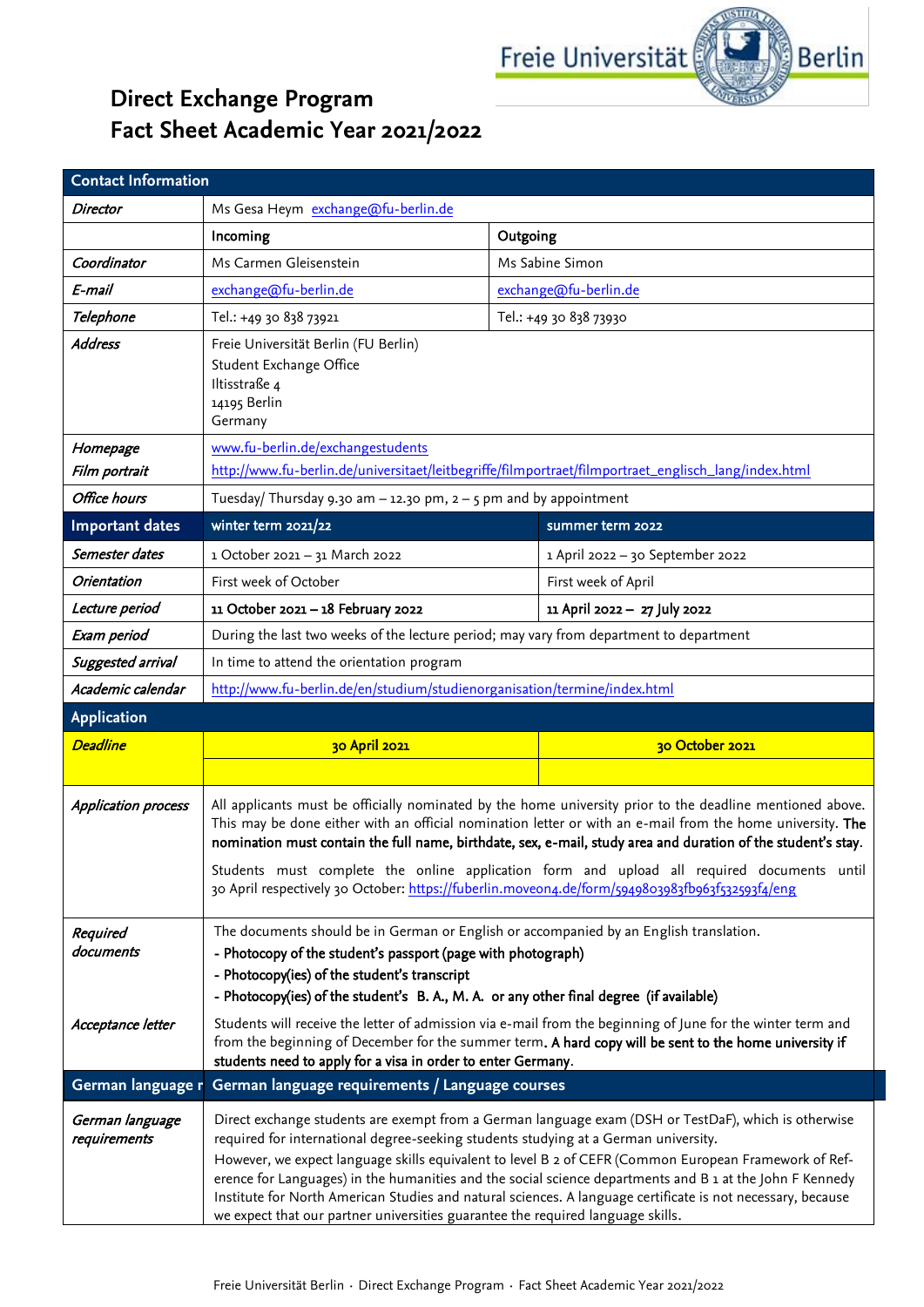| German language requirements / Language courses |                                                                                                                                                                                                                                                                                                                                                                                                                                                                                                                                                                                                                                                                                                                                                                                                                                                                                                                                                                                                                                                           |  |
|-------------------------------------------------|-----------------------------------------------------------------------------------------------------------------------------------------------------------------------------------------------------------------------------------------------------------------------------------------------------------------------------------------------------------------------------------------------------------------------------------------------------------------------------------------------------------------------------------------------------------------------------------------------------------------------------------------------------------------------------------------------------------------------------------------------------------------------------------------------------------------------------------------------------------------------------------------------------------------------------------------------------------------------------------------------------------------------------------------------------------|--|
| Language of<br>instruction                      | Almost all subjects are taught in German. Please note that subjects taught in English outside the Depart-<br>ments of English and North American Studies are very limited in number. Availability may vary and cannot<br>be guaranteed. An overview of subjects taught in English is available at https://www.fu-berlin.de/w/en/fb?<br>Please use the "advanced search option" to find courses in English.                                                                                                                                                                                                                                                                                                                                                                                                                                                                                                                                                                                                                                                |  |
| <b>Preparatory German</b><br>language courses   | A six-week intensive preparatory German language course (20 x 45 min of instruction per week) will be<br>offered prior to the beginning of the summer resp. winter term. Basic knowledge of German is required.<br>The course fee will be approx. 630 $\epsilon$ .                                                                                                                                                                                                                                                                                                                                                                                                                                                                                                                                                                                                                                                                                                                                                                                        |  |
|                                                 | Places are limited, interested students should apply as soon as possible!<br>http://www.sprachenzentrum.fu-<br>berlin.de/en/sprachangebot/sprachen/deutsch/vorkurs_deutsch/index.html                                                                                                                                                                                                                                                                                                                                                                                                                                                                                                                                                                                                                                                                                                                                                                                                                                                                     |  |
| Language courses<br>during the semester         | German language courses, which are offered during the semester, are free of charge. If students wish to<br>participate in a German language course, they have to take a placement test, which will be offered during<br>the orientation period shortly before the semester starts. Without this test, exchange students are not<br>eligible to take language classes.<br>Further information is available at<br>http://www.sprachenzentrum.fu-berlin.de/en/sprachangebot/sprachen/deutsch/index.html                                                                                                                                                                                                                                                                                                                                                                                                                                                                                                                                                      |  |
| Courses in other<br>languages                   | The Language Centre (ZE Sprachenzentrum) offers a limited number of language courses. Please note that<br>students need to take a placement test first and that the number of places is limited.<br>Further details are available at:<br>http://www.sprachenzentrum.fu-berlin.de/sprachtests/abv_einstufungstests/index.html                                                                                                                                                                                                                                                                                                                                                                                                                                                                                                                                                                                                                                                                                                                              |  |
|                                                 |                                                                                                                                                                                                                                                                                                                                                                                                                                                                                                                                                                                                                                                                                                                                                                                                                                                                                                                                                                                                                                                           |  |
| Visa requirements                               |                                                                                                                                                                                                                                                                                                                                                                                                                                                                                                                                                                                                                                                                                                                                                                                                                                                                                                                                                                                                                                                           |  |
|                                                 | Students who are citizens of EU or EEA countries, Australia, Brazil, Canada, Israel, Japan, New Zealand,<br>South Korea, Switzerland or the USA do not need a visa in order to enter Germany. Upon arrival in Berlin,<br>citizens from these countries (except EU) must apply for a residence permit (see under "Arrival in Berlin").<br>Students who are NOT citizens of the countries listed above must apply for a student visa (Visum zu<br>Studienzwecken) at the local German Embassy or a German General Consulate BEFORE they come to<br>Germany.<br>We therefore urge those students to apply for a study visa as soon as possible. It will take at least six weeks,<br>sometimes a few months, to process the visa application. The necessary documents concerning the admis-<br>sion to our university (and, if applicable, the scholarship offer) will be sent to the student as soon as possi-<br>ble. More information is available at:<br>http://www.fu-berlin.de/en/studium/international/studium_fu/einreise_aufenthalt/visum/index.html |  |
| <b>Health insurance</b>                         |                                                                                                                                                                                                                                                                                                                                                                                                                                                                                                                                                                                                                                                                                                                                                                                                                                                                                                                                                                                                                                                           |  |
| Waiver                                          | Exchange students must have comprehensive health insurance valid in Germany for enrolment as a full-<br>time student at FU Berlin AND for obtaining a residence permit.                                                                                                                                                                                                                                                                                                                                                                                                                                                                                                                                                                                                                                                                                                                                                                                                                                                                                   |  |
|                                                 | Students who EITHER have the European Health Insurance Card (EU and EEA students only) OR who can<br>provide proof of an adequate comprehensive health insurance valid in Germany may request an insurance<br>waiver. A waiver can only be obtained at a German state-regulated health insurance company, not at the<br>university.                                                                                                                                                                                                                                                                                                                                                                                                                                                                                                                                                                                                                                                                                                                       |  |
|                                                 | Since many insurance policies purchased outside Germany require substantial co-payments, have caps or<br>exclude many illnesses it has been increasingly difficult for exchange student to obtain a waiver.                                                                                                                                                                                                                                                                                                                                                                                                                                                                                                                                                                                                                                                                                                                                                                                                                                               |  |
|                                                 | We therefore urge all students younger than 30 years to purchase a German student health insurance for<br>about $105 \in$ per months. The German student health insurance policies are very comprehensive and are<br>accepted automatically by the office granting residence permits.                                                                                                                                                                                                                                                                                                                                                                                                                                                                                                                                                                                                                                                                                                                                                                     |  |
|                                                 | More information is available at http://www.fu-<br>berlin.de/en/studium/international/studium_fu/einreise_aufenthalt/krankenversicherung/index.html                                                                                                                                                                                                                                                                                                                                                                                                                                                                                                                                                                                                                                                                                                                                                                                                                                                                                                       |  |
| <b>Mandatory fees</b>                           |                                                                                                                                                                                                                                                                                                                                                                                                                                                                                                                                                                                                                                                                                                                                                                                                                                                                                                                                                                                                                                                           |  |
| Social fees / public<br>transportation          | Exchange students are exempt from university fees, but they still need to pay the so-called semester ticket<br>and social fees of approx. 270 $\in$ per semester. These are non-university related fees and pay for the student<br>union as well as for a public transportation ticket for the whole area of Berlin for the entire semester. Stu-<br>dents will be asked to pay the fees via PayPal before arrival in Berlin as part of the enrolment process.                                                                                                                                                                                                                                                                                                                                                                                                                                                                                                                                                                                            |  |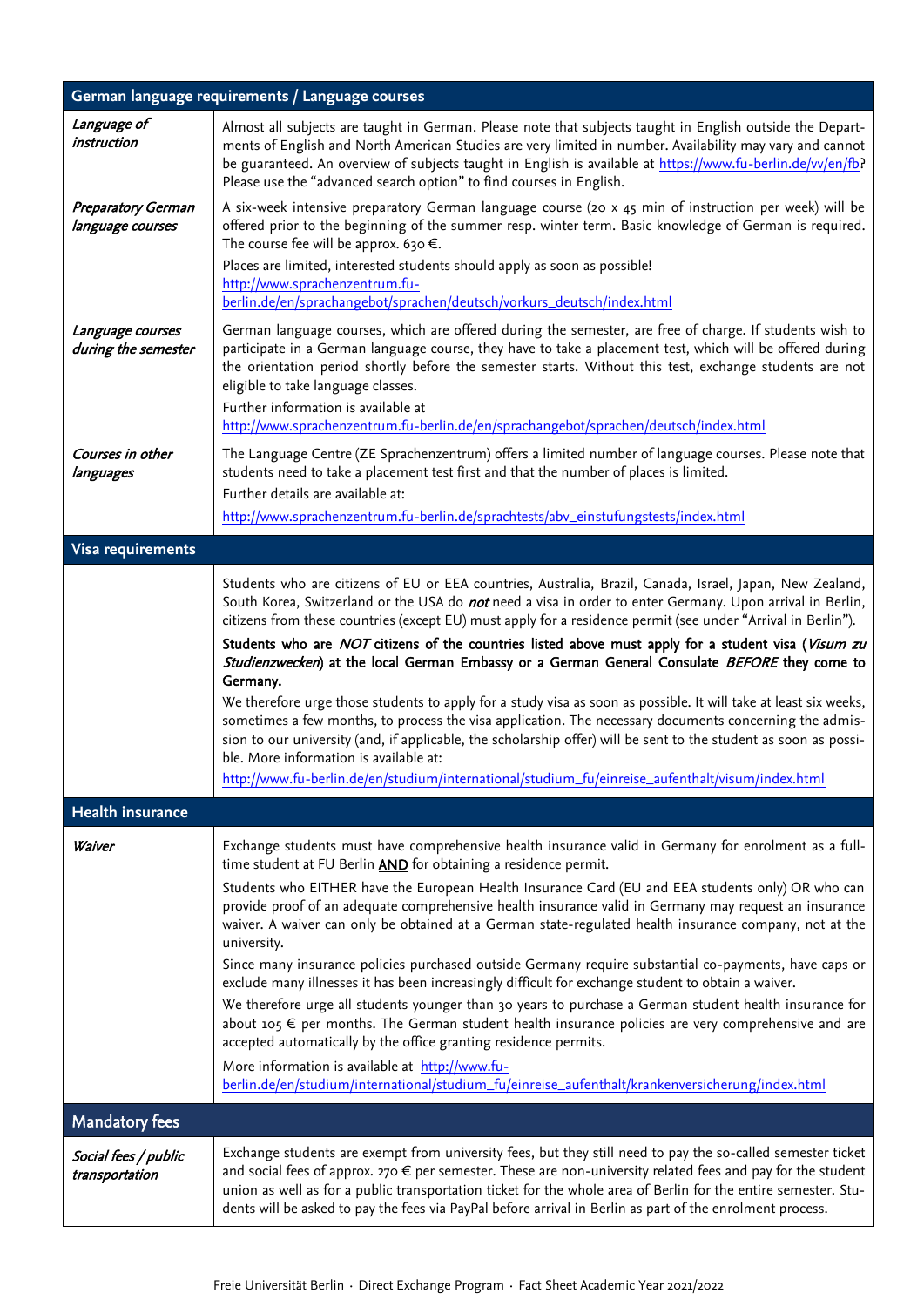| <b>Pre-arrival requirements</b>         |                                                                                                                                                                                                                                                                                                                                                                                                                                                                                                                                                                                                                                                                                                                                                                                                                                                                                                                                                                                                                                                                                                                                                                                                                                                                                                                                                                                                                                                                                       |  |
|-----------------------------------------|---------------------------------------------------------------------------------------------------------------------------------------------------------------------------------------------------------------------------------------------------------------------------------------------------------------------------------------------------------------------------------------------------------------------------------------------------------------------------------------------------------------------------------------------------------------------------------------------------------------------------------------------------------------------------------------------------------------------------------------------------------------------------------------------------------------------------------------------------------------------------------------------------------------------------------------------------------------------------------------------------------------------------------------------------------------------------------------------------------------------------------------------------------------------------------------------------------------------------------------------------------------------------------------------------------------------------------------------------------------------------------------------------------------------------------------------------------------------------------------|--|
| <b>Distributed Campus</b>               | Distributed Campus is an online platform, which is especially designed for exchange students who have<br>already received their letter of admission. It comprises all the information mentioned above in one plat-<br>form. Students will receive registration details to access the platform at: https://distributed-<br>campus.org/dc-root/ with their letter of admission. Registration for and use of the platform is required for<br>participation in the exchange program.                                                                                                                                                                                                                                                                                                                                                                                                                                                                                                                                                                                                                                                                                                                                                                                                                                                                                                                                                                                                      |  |
| <b>Arrival in Berlin</b>                |                                                                                                                                                                                                                                                                                                                                                                                                                                                                                                                                                                                                                                                                                                                                                                                                                                                                                                                                                                                                                                                                                                                                                                                                                                                                                                                                                                                                                                                                                       |  |
| Enrolment                               | Upon arrival in Berlin, we advise students to come and see us immediately during our office hours in order<br>to finalize student enrolment and set up their FU account. Students need this account in order to enrol for<br>courses and use computers on campus.                                                                                                                                                                                                                                                                                                                                                                                                                                                                                                                                                                                                                                                                                                                                                                                                                                                                                                                                                                                                                                                                                                                                                                                                                     |  |
|                                         | As a participant in our exchange program, students will be admitted and enrolled as full-time students at<br>Freie Universität Berlin only for the duration they have been nominated for by their home university.                                                                                                                                                                                                                                                                                                                                                                                                                                                                                                                                                                                                                                                                                                                                                                                                                                                                                                                                                                                                                                                                                                                                                                                                                                                                    |  |
| Residence permit                        | Once students have been enroled at Freie Universität Berlin, they must apply for a residence permit<br>(Aufenthaltserlaubnis) within three months (except students from EU or EEA countries).                                                                                                                                                                                                                                                                                                                                                                                                                                                                                                                                                                                                                                                                                                                                                                                                                                                                                                                                                                                                                                                                                                                                                                                                                                                                                         |  |
|                                         | Students will be provided with detailed information and assistance upon arrival in Berlin.                                                                                                                                                                                                                                                                                                                                                                                                                                                                                                                                                                                                                                                                                                                                                                                                                                                                                                                                                                                                                                                                                                                                                                                                                                                                                                                                                                                            |  |
| Accommodation                           |                                                                                                                                                                                                                                                                                                                                                                                                                                                                                                                                                                                                                                                                                                                                                                                                                                                                                                                                                                                                                                                                                                                                                                                                                                                                                                                                                                                                                                                                                       |  |
| Private accommoda-<br>tion              | Either students can organize their own private accommodation (such as student-shared apartments, so-<br>called $WG$ ) or use the university's housing service <i>ERG</i> .                                                                                                                                                                                                                                                                                                                                                                                                                                                                                                                                                                                                                                                                                                                                                                                                                                                                                                                                                                                                                                                                                                                                                                                                                                                                                                            |  |
| University housing<br>service ERG       | The housing service offers a variety of accommodation options, including dorms, shared flats and fully<br>furnished single apartments. All housing options are available from the beginning of September/October<br>or March/April onwards and cost about 300 - 850 $\in$ per month. For more information, please see the<br>following website: http://www.fu-berlin.de/en/sites/unterbringung/index.html.                                                                                                                                                                                                                                                                                                                                                                                                                                                                                                                                                                                                                                                                                                                                                                                                                                                                                                                                                                                                                                                                            |  |
| Registration deadline                   | Since there has been a dramatic increase of student housing demand, students wishing to use our ac-<br>commodation service must apply <i>online</i> as soon as possible and no later than December 6 or June 6 using<br>the link above. Registrations will be on a first come, first served basis.                                                                                                                                                                                                                                                                                                                                                                                                                                                                                                                                                                                                                                                                                                                                                                                                                                                                                                                                                                                                                                                                                                                                                                                    |  |
| <b>ISB</b>                              | Advanced students (graduate and PhD level), coming for two (2) semesters, may also stay at the<br>Max-Kade-Haus, ISB, https://www.stw.berlin/en/housing/residence-theodor-heuss-platz-(internationales-<br>$studienzentrum-berlin).$ html. The ISB offers furnished apartments with community kitchens for 330 - 450<br>€ per month. Students wishing to stay at ISB need to register via e-mail to incoming@fu-berlin.de by<br>June 10 for the winter term or December 10 for the summer term.                                                                                                                                                                                                                                                                                                                                                                                                                                                                                                                                                                                                                                                                                                                                                                                                                                                                                                                                                                                       |  |
| On-campus accom-<br>modation            | Please note that on-campus accommodation is not available. Further information about accommodation<br>options will also be available to students via the Distributed Campus platform.                                                                                                                                                                                                                                                                                                                                                                                                                                                                                                                                                                                                                                                                                                                                                                                                                                                                                                                                                                                                                                                                                                                                                                                                                                                                                                 |  |
| <b>Orientation</b>                      |                                                                                                                                                                                                                                                                                                                                                                                                                                                                                                                                                                                                                                                                                                                                                                                                                                                                                                                                                                                                                                                                                                                                                                                                                                                                                                                                                                                                                                                                                       |  |
|                                         | Orientation takes place approx. 5-10 days before the lecture period starts. It is absolutely necessary to par-<br>ticipate in our orientation program. Students will be provided with essential information about studying<br>at Freie Universität Berlin such as course selection and enrolment, campus tours and how to use libraries<br>program is<br>computers. The current orientation<br>available online<br>http://www.fu-<br>at:<br>and<br>berlin.de/en/studium/information_a-z/orientierung.html                                                                                                                                                                                                                                                                                                                                                                                                                                                                                                                                                                                                                                                                                                                                                                                                                                                                                                                                                                             |  |
| Selecting courses and attending classes |                                                                                                                                                                                                                                                                                                                                                                                                                                                                                                                                                                                                                                                                                                                                                                                                                                                                                                                                                                                                                                                                                                                                                                                                                                                                                                                                                                                                                                                                                       |  |
| Undergraduate pro-<br>grams             | The Freie Universität Berlin offers a broad variety of undergraduate programs: Arabic Studies, Art History,<br>Chemistry, Chinese Studies, Classical and Ancient Studies, Communication Science, Comparative Litera-<br>ture, Computer Science, Dutch Studies, Educational Science, Egyptian Studies, English Studies, Film Stud-<br>ies, French Studies, Geography, Geology, German Studies, Greek Studies, Hebrew, History, History and<br>Culture of the Middle East, Iranian Studies, Italian Studies, Japanese Studies, Jewish History, Jewish Stud-<br>ies, Korean Studies, Languages and Literatures of the Christian Orient, Languages of the Classical Antiqui-<br>ty, Latin American Studies, Latin Studies, Mathematics, Meteorology, Middle Latin Studies, North Ameri-<br>can Studies, Philosophy, Physics, Political Science, Portuguese-Brazilian Studies, Psychology, Semitic Stud-<br>ies, Social and Cultural Anthropology, Spanish Studies, Studies of Religion, Theatre Studies, Turkish Stud-<br>ies.<br>With few exceptions, all undergraduate programs are open for exchange students.<br>Enrolment in the following courses is subject to availability of lab classes and to prior approval by the insti-<br>tute/department: Biochemistry, Bioinformatics and Biology. Restrictions apply in Pharmacy, Law, Business<br>Administration and Economics.<br>The Law Department prefers direct exchange students from institutions who also accept law students. |  |
|                                         | There are only very few places available for other exchange programs.                                                                                                                                                                                                                                                                                                                                                                                                                                                                                                                                                                                                                                                                                                                                                                                                                                                                                                                                                                                                                                                                                                                                                                                                                                                                                                                                                                                                                 |  |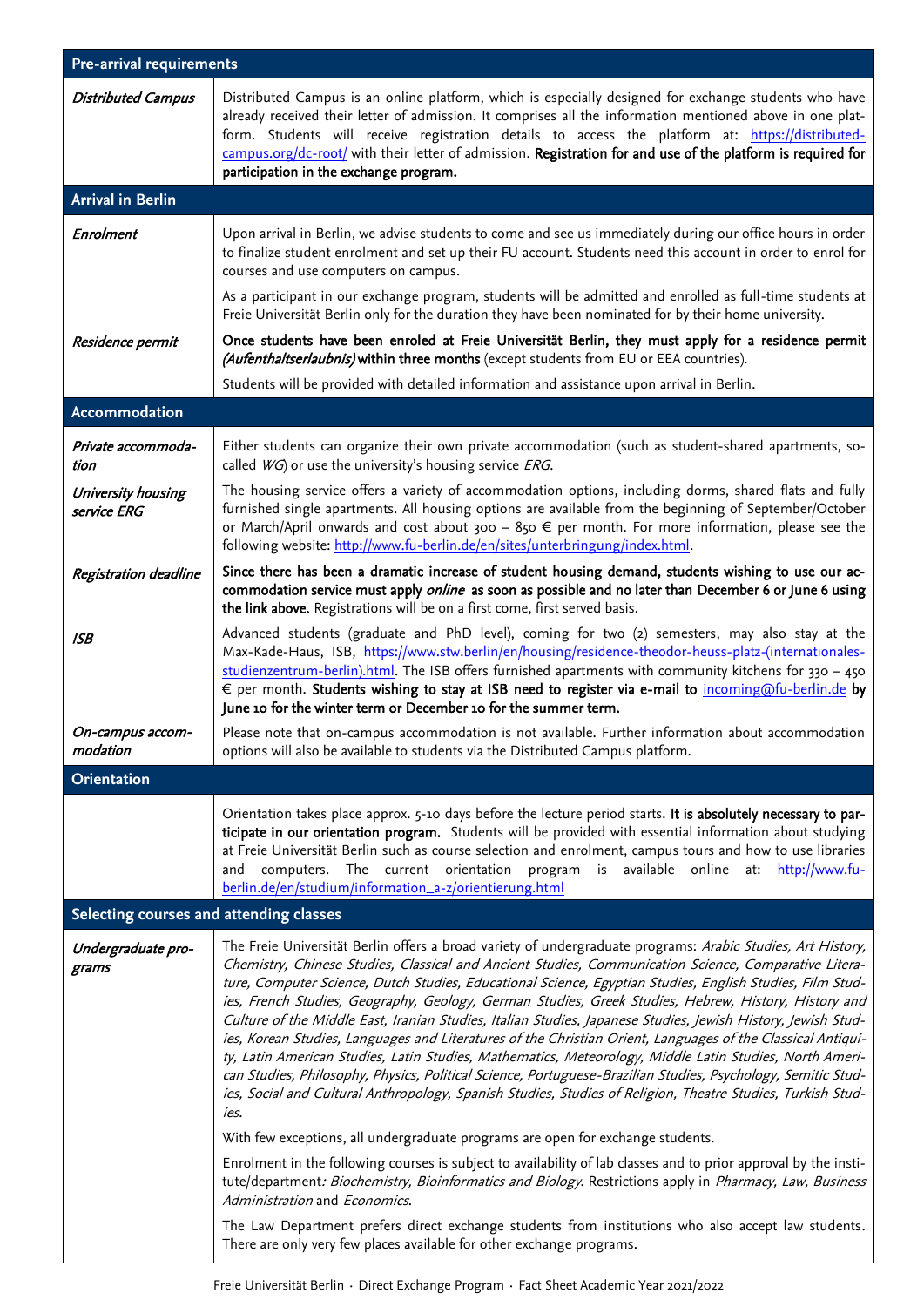|                                            | The School of Business Administration and Economics requires excellent German language skills (at least<br>level B2) for classes taught in German. There is only a varying and very limited number of classes in Eng-<br>lish.                                                                                                                                                                                                                                                                                |
|--------------------------------------------|---------------------------------------------------------------------------------------------------------------------------------------------------------------------------------------------------------------------------------------------------------------------------------------------------------------------------------------------------------------------------------------------------------------------------------------------------------------------------------------------------------------|
|                                            | Please note that <i>Medicine</i> and <i>Veterinary Medicine</i> are NOT open to exchange students.                                                                                                                                                                                                                                                                                                                                                                                                            |
| Master' programs                           | The Freie Universität Berlin offers a range of master's programs. The following programs are open for<br>exchange students without restriction: Modern German Literature, Philosophy and Political Science.                                                                                                                                                                                                                                                                                                   |
|                                            | All other programs are restricted and need prior approval by the institute / department.                                                                                                                                                                                                                                                                                                                                                                                                                      |
|                                            | In order to attend individual classes in a master's program, students need prior approval by the faculty<br>member. Admission to a master's program (non-degree status), is only possible with the approval of the<br>department offering the master's program. Please contact us if you plan to nominate students for a partic-<br>ular master's program. Fee-based continuing education master's programs are NOT open to exchange<br>students.                                                             |
| PhD programs                               | If students have the necessary prerequisites, exchange students may be enroled as visiting PhD students.                                                                                                                                                                                                                                                                                                                                                                                                      |
| Special classes for<br>exchange students   | The Institute of German Languages and Literature offers a study program exclusively for exchange stu-<br>dents. The seminars focus on the culture, society and history of Berlin and Germany and should be re-<br>garded as an additional offer to the basic study program. Detailed information can be found<br>https://www.fu-berlin.de/en/studium/international/studium_fu/auslandssemester/Studienangebot-fuer-<br>internationale-Gaststudierende/index.html                                              |
| <b>Modules</b>                             | Bachelor's and master's programs are structured around modules, which usually consist of two content-<br>related courses (e.g. a lecture and a seminar). While modules are offered on a regular basis (at least every<br>2 <sup>nd</sup> semester), the content of the individual lecture or seminar might change from one semester to the<br>other.                                                                                                                                                          |
| Study and examina-<br>tions regulations    | Detailed module descriptions specifying contents, structure, contact hours and credits (Leistungspunkte,<br>LP) can be found in the study and examination regulations (Studien- und Prüfungsordnung) at<br>http://www.fu-berlin.de/studium/studienorganisation/pruefung/Archiv_stud-pruef-ordnungen.html<br>(German only).                                                                                                                                                                                    |
| Course catalogue                           | The courses offered during the <i>current</i> semester are listed in the course catalogue (Vorlesungsverzeichnis,<br>VV) which is available about one month prior to the beginning of the semester at https://www.fu-<br>berlin.de/w/en/fb? It is structured by departments, degrees and modules.                                                                                                                                                                                                             |
| Course enrollment                          | Students have to enroll for courses on our online portal Campus Management before the semester starts.<br>Access and further information will be provided during the orientation period. Please note that in order to<br>attend classes within our master's programs, students need prior approval of the respective lecturers or<br>program directors.                                                                                                                                                       |
| Subjects taught in<br>English              | An overview of subjects offered in English is available at https://www.fu-berlin.de/vv/en/fb? Please use the<br>"advanced search option" to find courses in English. Most subjects taught in English, will be offered by the<br>Department of English Philology and the John F. Kennedy Institute for North American Studies.                                                                                                                                                                                 |
| Courses at other<br>universities in Berlin | Exchange students may also attend courses at Humboldt-Universität zu Berlin, the Technische Universität<br>Berlin and Potsdam Universität. In order to gain credits for these courses, students need prior approval of<br>the respective lecturer and must fulfil the university's requirements.                                                                                                                                                                                                              |
| Course approval at<br>partner universities | When applying for an exchange to Freie Universität Berlin, some of our partner universities require that<br>students have to get their subject selection approved prior to handing in the application. Since applications<br>have to be submitted at least six months before the beginning of the exchange semester, it is not possible<br>for students to access the course catalogue of the respective semester. We therefore recommend students<br>to get modules approved instead of individual subjects. |
| <b>Grading system</b>                      |                                                                                                                                                                                                                                                                                                                                                                                                                                                                                                               |
| Grading scale                              | All departments, except for the Law Department, use the following grading scale:                                                                                                                                                                                                                                                                                                                                                                                                                              |
|                                            | very good<br>$1,0 - 1,5$<br>good<br>$1,6 - 2,5$<br>satisfactory<br>$2,6 - 3,5$<br>sufficient<br>$3,5 - 4,0$<br>fail<br>5,0                                                                                                                                                                                                                                                                                                                                                                                    |